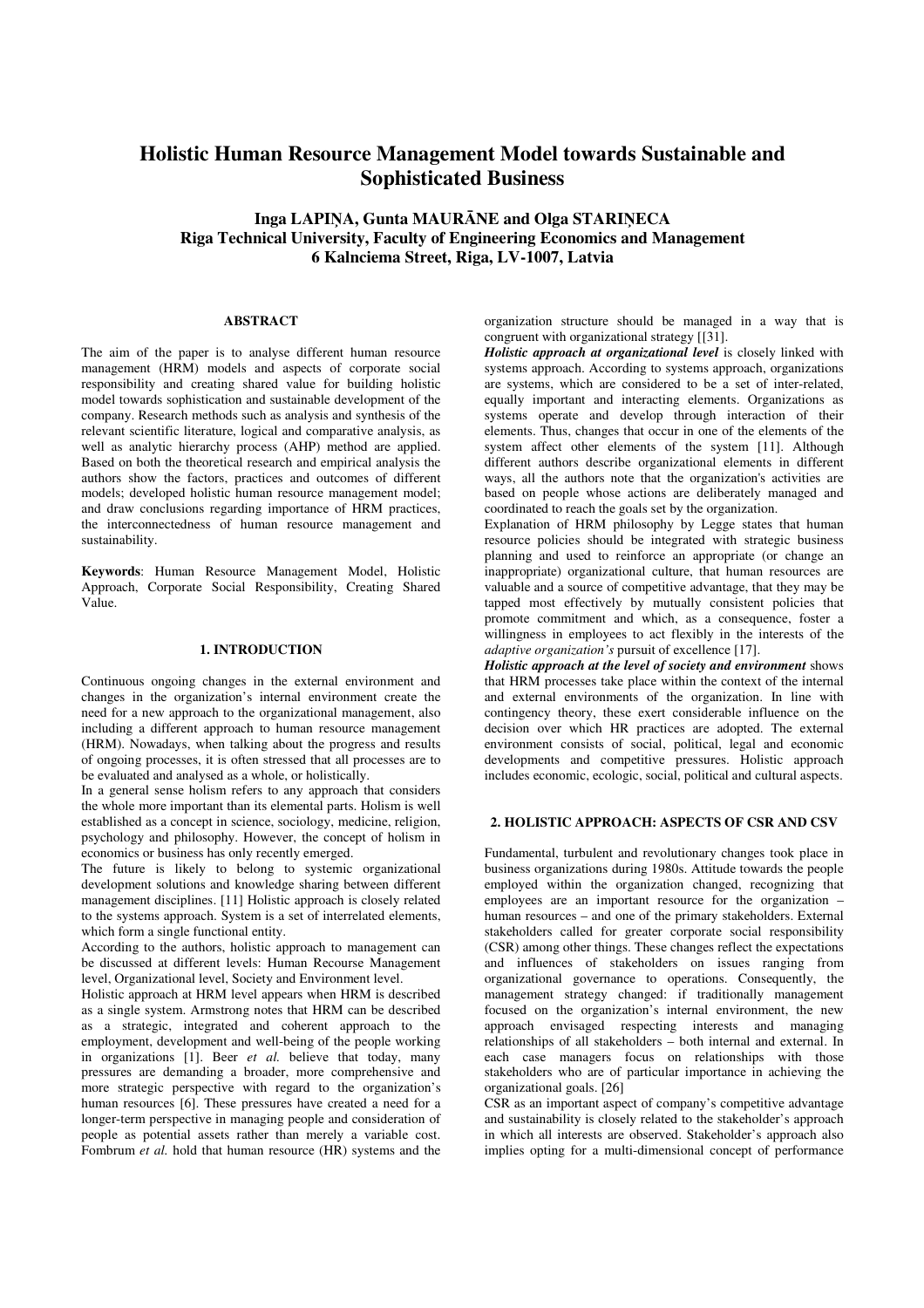using multiple measures of performance: outcomes such as labour productivity, innovation, quality, efficiency gains and flexibility and more social aspect of performance emphasising legitimacy and fairness (organisational citizenship behaviour, commitment, trust, perceived security and perceived fairness) [19], [7].

In contrast to the view that managers are responsible only for profit within the economic and legal framework, an opinion appeared that organizations should be socially responsible and voluntarily seek ways to meet the interests and needs of their key stakeholders. As Boxall points out, "While HRM does need to support commercial outcomes (often called "the business case"), it also exists to serve organizational needs for social legitimacy" [8]. This means exercising social responsibility or in other words being concerned for the interests (well-being) of employees and acting ethically with regard to the needs of people in the organization and the community. Thus CSR of the 21st century is based on social, environmental and economic responsibility.

Just recently a new approach to socially responsible business practices has been introduced – the concept of *creating shared value* (CSV), which implies creating economic value while simultaneously creating value for the society. It is a new, challenging view on the social and business issues and the connection between the two.

According to Porter and Kramer, Creating Shared Value is an approach to CSR based on the interdependence of corporate success and social welfare [22]. Shared value creation is a way of re-connecting a company with the society it is embedded in, through identifying and expanding the connections between societal and economic progress. A "CSV company" no longer thinks of profitability only, but rather focuses on achieving sustainable competitiveness through simultaneously delivering positive impact on society and environment. [31], [21]

This means recognizing societal needs not exclusively as a burden on the business that only brings higher costs, but as a way to improve business performance while creating added value for the society as well. Thus CSV is a way of doing business that considers the society and environment not just as external settings that a company is operating in, but as an integral part of the business. Thinking of how to improve society's wellbeing becomes a step in thinking of how to achieve better business results. [16]

Introduction of socially responsible business principles depends on management desires. However, the CSR program implementers are employees - staff, human resources. Therefore, the HRM as a constituent part of company management plays an important role in the implementation of sustainable policy.

# **3. ANALYSIS OF HRM MODELS**

Over time, both the attitude towards the people engaged in the organization and the concepts, which are used to describe these people, have changed. Originally, organizations considered the people employed a labour resource, with a focus on the human ability to perform certain functions and tasks. With regard to the implementation of the scientific advances and new technologies, the nature of labour has changed: workers needed a higher level of education, different skills and abilities. Willingness of employees to participate in decision-making increased. In the eighties of the 20th century, a new concept – Human Resources Management was introduced in the USA by adopting the total quality management principles from Japan, recognizing that the organization's employees, namely, human resources, are a significant resource, and by combining the scientific management approach, the human relations school and the principles of strategic management.

According to Price from an organizational perspective HR encompass the people in an organization – its employees, and the human potential available to a business. The overall purpose of HRM is to ensure that the organization is able to achieve success through people. HRM is a philosophy of people management based on the belief that human resources are uniquely important to sustained business success. HRM is aimed at recruiting capable, flexible and committed people, managing and rewarding their performance and developing key competencies [23].

In literature, various perceptions of HRM are found, leading to a wide variety of HRM definitions. Some authors support the unitary approach to HRM, when employers and employees are viewed as having common interests and the key function of HRM is how people can best be managed in the interests of the organization.

According to unitary approach HRM is defined as a strategic and coherent approach to the management of an organization's most valuable assets – the people (or human talent) working there who individually and collectively contribute to the achievement of its objectives [1], [18], [30].

Other authors use the more pluralist view, which says that all organizations contain a number of interest groups and the interests of employers and employees do not necessarily coincide. Cascio says that HRM is the attraction, selection, retention, development and use of human resources in order to achieve both individual and organizational objectives [24].

Paauwe believes that the yardstick of human resource outcomes is not just economic rationality – a stakeholder perspective is required, is develop and maintain sustainable relationships with all the relevant stakeholders, not just customers and shareholders [19].

Investigating the issue of the impact of HRM on organizational performance, HRM has developed a number of models that show the relationship between HRM practices, the factors influencing the choice, and the organization outcomes. Within this research, the following models have been selected for analysis:

- 1) The Harvard framework of HRM one of the first HRM models, developed by the Harvard School representatives Beer, Spector, Lawrence , Mills , Walton in 1984 [6].
- 2) The Guest model of HRM [13].
- 3) Model for the HR-shareholder value relationship created by Becker, Huselid, Pickus, Spratt [5].
- 4) Contextual and Dynamic Framework for Strategic HRM created by Jackson, Schuler [14].
- 5) Armstrong model impact of HRM on organizational performance [3].

The authors compared the models (see Table 1) in accordance with HRM practices and factors and outcomes influencing them. Some author show business strategy as a factor influencing HRM, others analyse these factors in detail, indicating both the organization's external environmental factors and internal environmental factors. The most complete set of influencing factors is shown in Jackson and Schuler's model.

In the part of HRM practices the focus is on the following activities: recruitment, selection, performance appraisal, training and development, compensation and rewarding, workplace safety and security.

We can divide HRM in two approaches: "hard" and "soft" approach. Under the "hard" approach, employees are considered one of the organization's resources and should thus be managed in the same ways as any other resources in the organization. This approach measures the HRM effectiveness by monetary criteria: cost accounting employed utility analysis, economic value added, and return of investment of HR activities [28].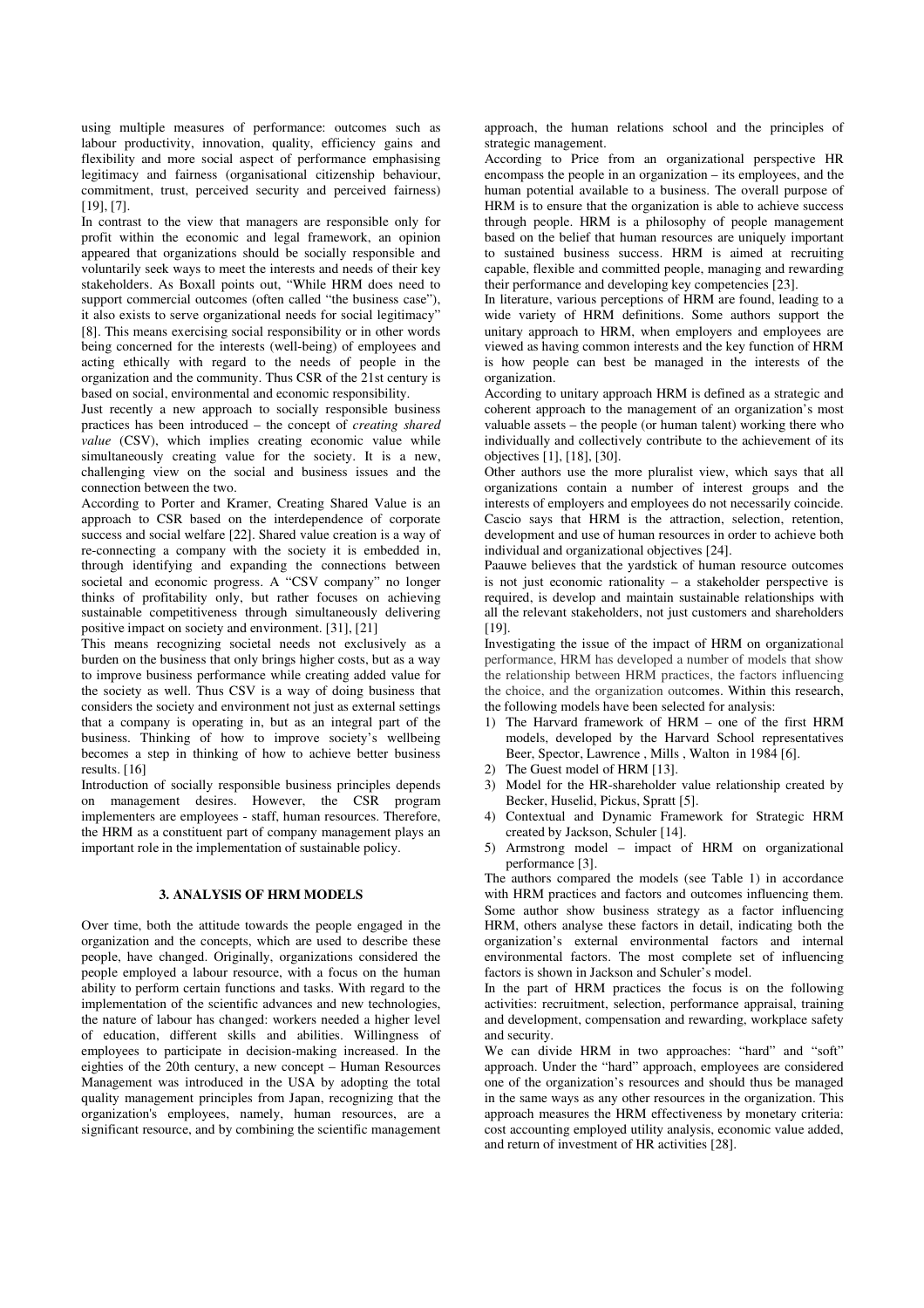|                        | Table 1. Comparison of HRM models [created by authors]                                                                                                                                                          |                                                                                                                                                                                                                                                                                                                      |                                                                                                                                                                                                                                                                                                                                                                                                                                                                                  |  |  |  |
|------------------------|-----------------------------------------------------------------------------------------------------------------------------------------------------------------------------------------------------------------|----------------------------------------------------------------------------------------------------------------------------------------------------------------------------------------------------------------------------------------------------------------------------------------------------------------------|----------------------------------------------------------------------------------------------------------------------------------------------------------------------------------------------------------------------------------------------------------------------------------------------------------------------------------------------------------------------------------------------------------------------------------------------------------------------------------|--|--|--|
| <b>Models</b>          | <b>Factors</b>                                                                                                                                                                                                  | <b>HRM</b> practices                                                                                                                                                                                                                                                                                                 | <b>Outcomes</b>                                                                                                                                                                                                                                                                                                                                                                                                                                                                  |  |  |  |
| Harvard model          | Stakeholder interests<br>Situational factors<br>(Workforce characteristics,<br>business strategy,<br>management philosophy,<br>labour market, unions, task<br>technology, laws and<br>societal values)          | Employee influence - delegated levels<br>of authority, responsibility, power<br>HR flows - recruitment, selection,<br>placement, promotion, appraisal and<br>assessment, termination etc.<br>Reward systems - pay systems,<br>motivation etc.<br>Work systems - definition/design of<br>work and alignment of people | HR outcomes: commitment, competence, congruence,<br>cost-effectiveness.<br>Long term consequences: individual wellbeing,<br>organisational effectiveness, social wellbeing                                                                                                                                                                                                                                                                                                       |  |  |  |
| Guest model            | <b>HRM</b> strategy                                                                                                                                                                                             | Selection<br>Training<br>Appraisal<br>Rewards<br>Job design<br>Involvement<br>Status and security                                                                                                                                                                                                                    | HRM outcomes: commitment, quality, flexibility<br>Behaviour outcomes: effort/motivation, cooperation,<br>involvement, organizational citizenship<br><b>Performance outcomes:</b><br>High: productivity, quality, innovation<br>Low: absence, labour turnover, conflict,<br>customer complaints<br>Financial outcomes: profits, return on investments (ROI)                                                                                                                       |  |  |  |
| Becker et al.<br>model | Business and strategic<br>initiatives                                                                                                                                                                           | Design of HRM system:<br>Recruitment.<br>Selection,<br>Compensation systems,<br>Development and training                                                                                                                                                                                                             | <b>HR</b> outcomes:<br>employee skills, employee motivation, job design and<br>work structures<br><b>Performance outcomes:</b><br>productivity, creativity, discretionary effort, improved<br>operating performance<br>Financial outcomes: profits, growth, market value                                                                                                                                                                                                         |  |  |  |
| Jackson, Schuler model | Global environment:<br>local conditions,<br>national conditions,<br>multinational conditions<br>Organizational<br>environment:<br>leadership,<br>strategy,<br>organization structure,<br>organizational culture | HRM activities - formal policies, daily<br>practices:<br>HR planning,<br>Job analysis,<br>Recruitment and retention,<br>Selection,<br>Training and developing,<br>Measuring performance,<br>Compensating employees,<br>Rewards.<br>Workplace safety and health,<br>Employee relations                                | <b>Stakeholder satisfaction</b><br><b>Owners and investors:</b><br>Financial returns, corporate reputation, long-term survival<br>Customers:<br>Quality, speed, responsiveness, low cost, innovation,<br>convenience<br>Society:<br>Legal compliance, social responsibility, ethical practices<br>Other organizations:<br>Reliability, trustworthiness, collaborative problem-solving<br><b>Organization Members:</b><br>Fairness, quality of work life, long-term employability |  |  |  |
| Armstrong<br>model     | Contingency variables:<br>- External context<br>(competition, economic,<br>social, legal)<br>- Internal context (size,<br>sector, technology,<br>employees, culture)<br><b>Business strategy</b>                | Resourcing<br>Performance management<br>Learning & development<br>Reward management<br>Employee relations                                                                                                                                                                                                            | <b>HRM</b> outcomes<br>Engagement, Commitment, Motivation, Skill<br><b>Business outcomes</b><br>Productivity, Quality, Customer satisfaction<br><b>Financial performance</b><br>Profit, Sales, Market share, Market value                                                                                                                                                                                                                                                        |  |  |  |

Some companies develop sophisticated models, of how HR practices affect satisfaction of customers, or identify investors as the most important stakeholders, without whose capital it would be impossible to continue business and reach satisfaction [28].

The "soft" approach acknowledges the importance of taking into consideration multiple stakeholder interests. In this approach, employees as an important group of stakeholders and a distinct resource that cannot be managed as any other resource and whose interests and needs have to be taken into account [24]. A more complete evaluation of the effectiveness of HRM involves the satisfaction of the concerns of multiple stakeholder groups. Therefore, soft indicators are also used, such as commitment, satisfaction, engagement, knowledge development, etc. [28]. Soft approach is in tune with the concept of CSR, which provides satisfaction of all stakeholders of the organization, not just the owner/investor interests.

Traditionally, all mentioned HRM models are based on Dyer and Reeves [12] categorization of outcomes, which provides:

1) Proximal outcomes – HR outcomes;

2) More distal outcomes – organizational, financial and market based.

CSR approach extends the range of HRM outcomes including the social outcomes – individual and social well-being. The summary of HRM model outcomes analysed in this article is shown in Figure 1.

| engagement (involvement)<br>organizational citizenship | improved operating performance<br>• employee productivity<br>customer satisfaction<br>· discretionary effort<br>product quality<br>· innovation   |
|--------------------------------------------------------|---------------------------------------------------------------------------------------------------------------------------------------------------|
| Human<br>resource<br>outcomes                          | creativity<br>٠<br>Performance<br>outcomes                                                                                                        |
| <b>Social</b><br>outcomes                              | sales<br>$\bullet$<br>Financial<br>profit<br>$\bullet$<br>outcomes<br>growth<br>• market value<br>market share<br>٠<br>return on investment (ROI) |
|                                                        |                                                                                                                                                   |

Figure 1. HRM outcomes [created by authors]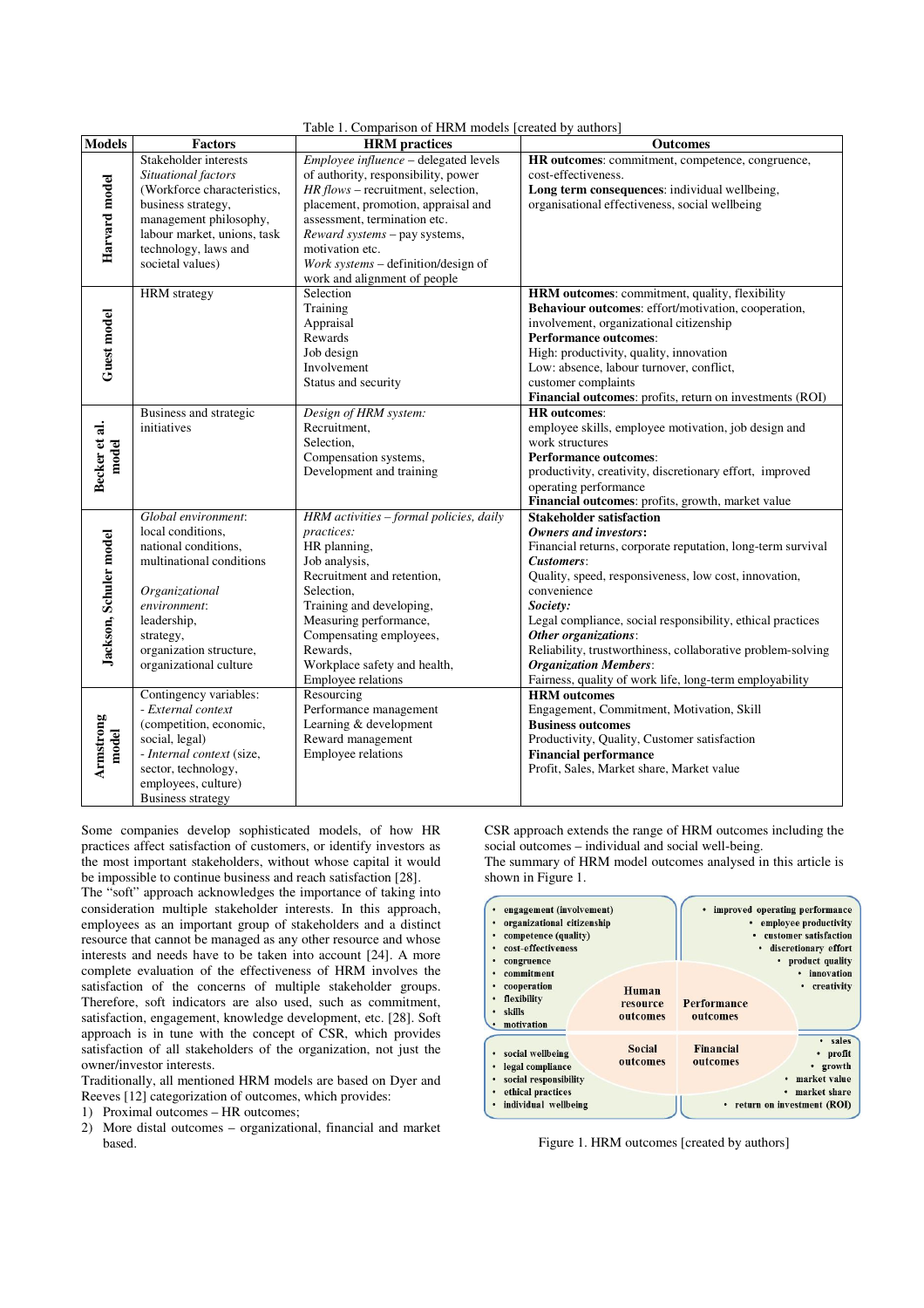Comparison of the HRM models made by authors (see Table 1), shows that some models represent the traditional approach, but Harvard, Jackson and Schuler models represent the CSR approach, i.e., the satisfaction of the interests of different stakeholders. Therefore, we can conclude that closest to Holistic Approach are Jackson and Schuler's [14] Contextual and Dynamic Framework for Strategic HRM.

# **4. HOLISTIC HRM MODEL AND IMPORTANCE OF HRM PRACTICES**

An open systems view of HRM has been developed by Wright and Snell [32]. An open system is dependent on the environment for inputs, which are transformed during throughput to produce outputs that are exchanged in the environment. Wright and Snell defined an open HRM system as a competence model of organizations. Skills and abilities are treated as inputs from the environment; employee behaviours are treated as throughput; and employee satisfaction and performance are treated as outputs.

An HRM system brings together [1]:

- 1) HR philosophies which describe the overarching values and guiding principles adopted in managing people;
- 2) HR strategies which define the direction in which HRM intends to go;
- 3) HR policies which provide guidelines defining how these values, principles and strategies should be applied and implemented unspecific areas of HRM;
- 4) HR processes which comprise the formal procedures and methods used to put HR strategic plans and policies into effect;
- 5) HR practices which consist of the approaches used in managing people;
- 6) HR programmes which enable HR strategies, policies and practices to be implemented according to plan.

In order to assess the significance of various HR practices in the company's socially responsible strategy implementation, the authors used Analytic Hierarchy Process (AHP) method developed by Thomas L. Saaty [25]. The AHP methodology helps reach a desired goal eliciting both qualitative as well as quantitative data. [4]

In AHP, preferences between alternatives are determined by making pair-wise comparisons. In the results the relative importance of the various criteria, which is rated by the ninepoint scale developed by Saaty, is found. This scale indicates the level of relative importance from equal (1), moderate (3), strong (5), very strong (7) up to extreme level (9). The intermediate values between two adjacent comparisons are evaluated by 2, 4, 6, and 8. Comparing alternatives with AHP there is an assumption that criteria A is absolutely more important than criteria B and is rated at 9, then B must be absolutely less important than A and is graded as 1/9 [4], [10].

The next step is the calculation of a list of the relative weights, importance, or value, of the factors, which are relevant to the problem in question (eigenvector) [10]. First of all decision matrix of judgments of the main aspects with respect to the objective is calculated. Then decision matrixes of judgments of the criteria with respect to each aspect/criteria are calculated. "In order to obtain the numerical values of ratings, a comparison matrix between the rating intensity levels was built. Through this matrix, the relative importance among levels of intensity was found, calculating the self-vector that represents the "performance" for each intensity level". [29]

The Consistency Ratio is calculated as follows:

$$
CR = \frac{CI}{RI}
$$
 (1)

where CI is the consistency index; RI is the Random [Consistency] index, which is taken from Saaty's table "The Reference Values of RI for Different Values of n" [4], [25]. The Consistency Index is calculated as follows:

$$
CI = \frac{(\lambda_{max} x - n)}{(n-1)}
$$
 (2)

where n is the number of alternatives;  $\lambda_{\text{max}}$  is result of the Selected Criteria Pair-wise Comparison Matrix  $(\lambda_{\text{max}})$  and Eigenvector (row averages, x) multiplication [4], [25].

The final step is each normalized alternative score multiplication by the corresponding normalized criteria weight. Afterwards the results for all of the alternative criteria are summed up. The highest total score is the preferred alternative.

According to the AHP methodology, the authors offer three criteria for comparison: development of environment, development of relationships with stakeholders and business ethics.

Data analysis shows that the most important is such a criteria as Development of Environment (0.6753), the second important criteria is developing relationships with stakeholders (0.2372) and the least important criteria in this case is Business Ethics (0.0874).

Table 2. Priorities of HRM functions in CSR company

| raoic 2. I fiornics of firm functions in Core company |                          |                                     |  |  |
|-------------------------------------------------------|--------------------------|-------------------------------------|--|--|
| Rang                                                  | Normalised<br>priorities | Alternatives (HRM practices)        |  |  |
| 1                                                     | 0.1310                   | Work environment, safety and health |  |  |
| $\overline{2}$                                        | 0.1166                   | Compensating employees              |  |  |
| 3                                                     | 0.1030                   | Rewards                             |  |  |
| 4                                                     | 0.0867                   | Performance management              |  |  |
| 5                                                     | 0.0862                   | <b>Employee relations</b>           |  |  |
| 6                                                     | 0.0858                   | Training and developing             |  |  |
| 7                                                     | 0.0839                   | Performance appraisal               |  |  |
| 8                                                     | 0.0712                   | Induction                           |  |  |
| 9                                                     | 0.0621                   | Recruitment and retention           |  |  |
| 10                                                    | 0.0611                   | Selection                           |  |  |
| 11                                                    | 0.0569                   | Job design and analysis             |  |  |
| 12                                                    | 0.0555                   | HR planning                         |  |  |

As a result it is clear that the first most important HRM practices are those from the "soft" HRM approach (managing the "Work environment, safety and health", "Rewards" and "Compensating employees" with weight more than 0.1). The least important HRM practices in this case are activities such as "HR planning", "Job design and analysis", "Selection", "Recruitment and retention" (with weight less than 0.07).

In its traditional form, HRM, as pointed out by Boselie *et al.*, can be viewed as "a collection of multiple discrete practices with no explicit or discernible link between them" [7]. In contrast "the more strategically minded systems approach views HRM as an integrated and coherent bundle of mutually reinforcing practices". Kepes and Delery note that a defining characteristic of HRM is that HRM systems and not individual HRM practices are the source of competitive advantage: "Coherent and internally aligned systems form powerful connections that create positive synergistic effects on organizational outcomes" [15].

Strategic human resource management is a holistic approach by its nature because it envisages unity of HRM and business interests. [1]. The fundamental aim of strategic HRM is to generate organizational capability by ensuring that the organization has the skilled, engaged, committed and wellmotivated employees it needs to achieve sustained competitive advantage. It has three main objectives: first, to achieve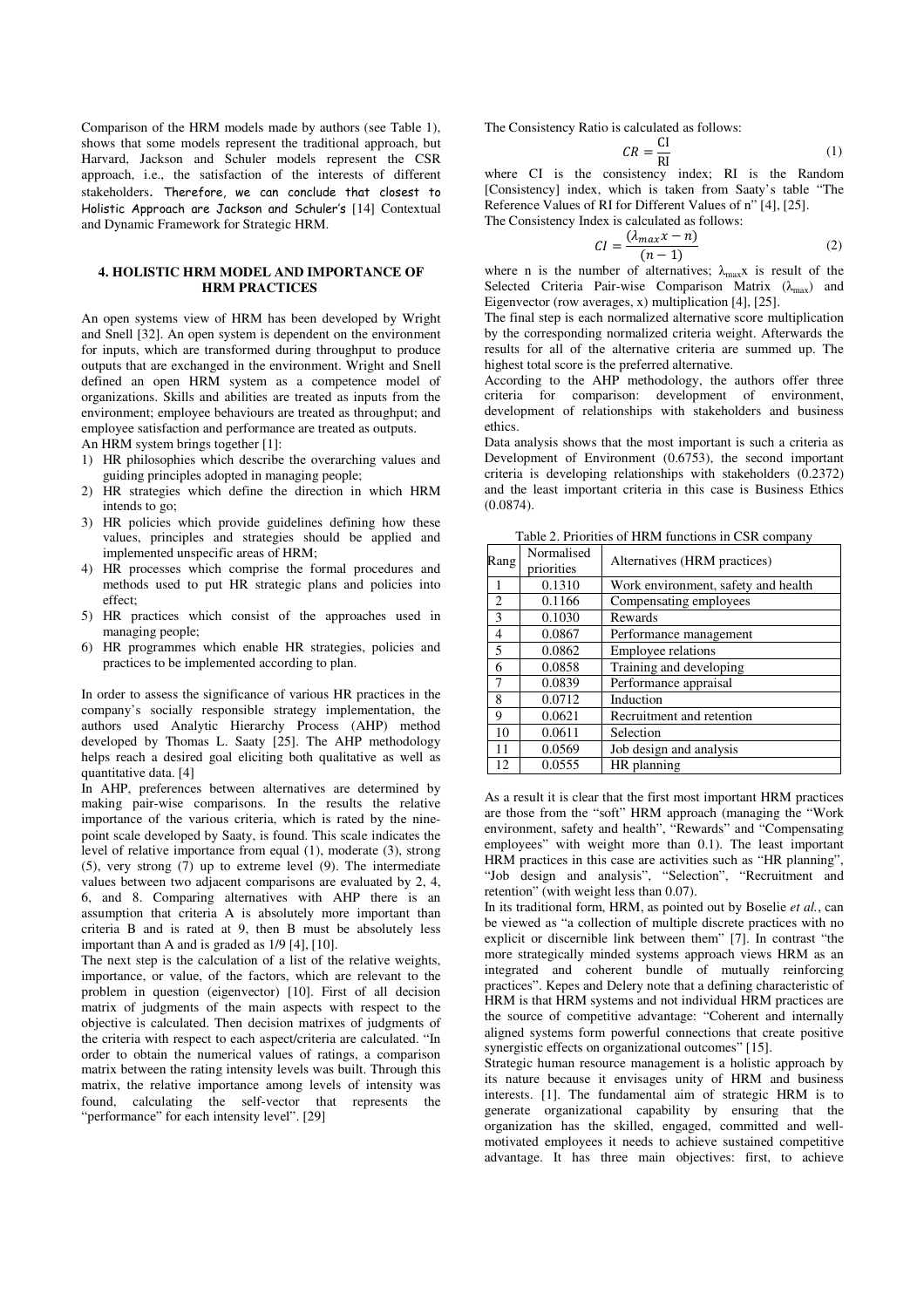integration – the vertical alignment of HR strategies with business strategies and the horizontal integration of HR strategies. The second objective is to provide a sense of direction in an often turbulent environment so that the business needs of the organization and the individual and collective needs of its employees can be met by the development and implementation of coherent and practical HR policies and programmes. The third objective is to contribute to the formulation of business strategy by drawing attention to ways in which the business can capitalize on the advantages provided by the strengths of its human resources.

Schuler stated that: "Strategic human resource management is largely about integration and adaptation. Its concern is to ensure that: (1) human resources (HR) management is fully integrated with the strategy and strategic needs of the firm; (2) HR policies cohere both across policy areas and across hierarchies; and (3) HR practices are adjusted, accepted and used by line managers and employees as part of their everyday work" [27].

A real contribution to performance (in its multidimensional meaning) will happen only once we approach HRM from a more holistic and balanced perspective, including part of the organizational climate and culture, aimed at bringing about the alignment between individual values, corporate values and societal values [20].

After summarizing and analysing various HRM models (see part 3) authors created model (see Fig.2) and conclude that the holistic HRM model should ensure achieving the multiple organizational goals as well as reaching each individual employee's individual goals, and also take into account the organization's impact on both the external and internal environments.



Figure 2. Holistic Human Resource Management model [created by authors]

The model created by the authors also shows reversed causality – HR practices may have resulted in high performance (financial and social) but high performance may have encouraged the use of sophisticated HR practices. According to the holistic approach, HRM is an open system, whose operations are in close conjunction with the organization's internal and external environment. Internal factors of organization (business strategy and technology, organisation structure and culture) influence the choice of HRM strategy and HRM practices – the organisation's strategic objectives either proscribe the HRM input or HRM is developed in response to these objectives. HR practices can make a direct impact on employee characteristics such as engagement, commitment, motivation and skills. When HRM practices are implemented, employee competence and motivation increase, commitment and engagement are formed (i.e. HR outcomes). Interested and skilled workforce contributes to enhancement of organizational effectiveness (productivity, quality of products, speed of service and other performance outcomes), as well as to reaching the most distal outcomes – financial and social.

# **5. CONCLUSIONS**

In conditions of tough global competition of the 21st century, an essential pre-requirement for the development of the organization is acquisition and retention of competitive advantage. Today, the company can gain competitive advantage by implementing the strategy of corporate social responsibility and by creating shared value. Socially responsible strategy has become an integral part of daily operations of many competitive and sustainable organizations.

Implementation of strategy of corporate social responsibility requires the organization to be able to find and maintain the balance between efficient, productive and profitable operations and socially responsible behaviour. So, human resources become one of the most important company assets or elements, which need to be focused on a sustainable future.

Since CSR as an important aspect of the company's competitive advantage and sustainability means respecting all stakeholders' interests, holistic HRM envisages achieving diverse objectives – both financial and social. High labour productivity can raise the organization's profit thus meeting the owners/investors' interests. However, efficient organization may also mean saving resources (raw materials, energy) and caring about environment, which corresponds to the interests of the whole society.

Sophisticated and sustainable business demands socially responsible strategy where observing human resource where observing human resource management and stakeholders interests is one of the most important elements that not only affect the business in general but also help reaching sustainability goals. Therefore, the company